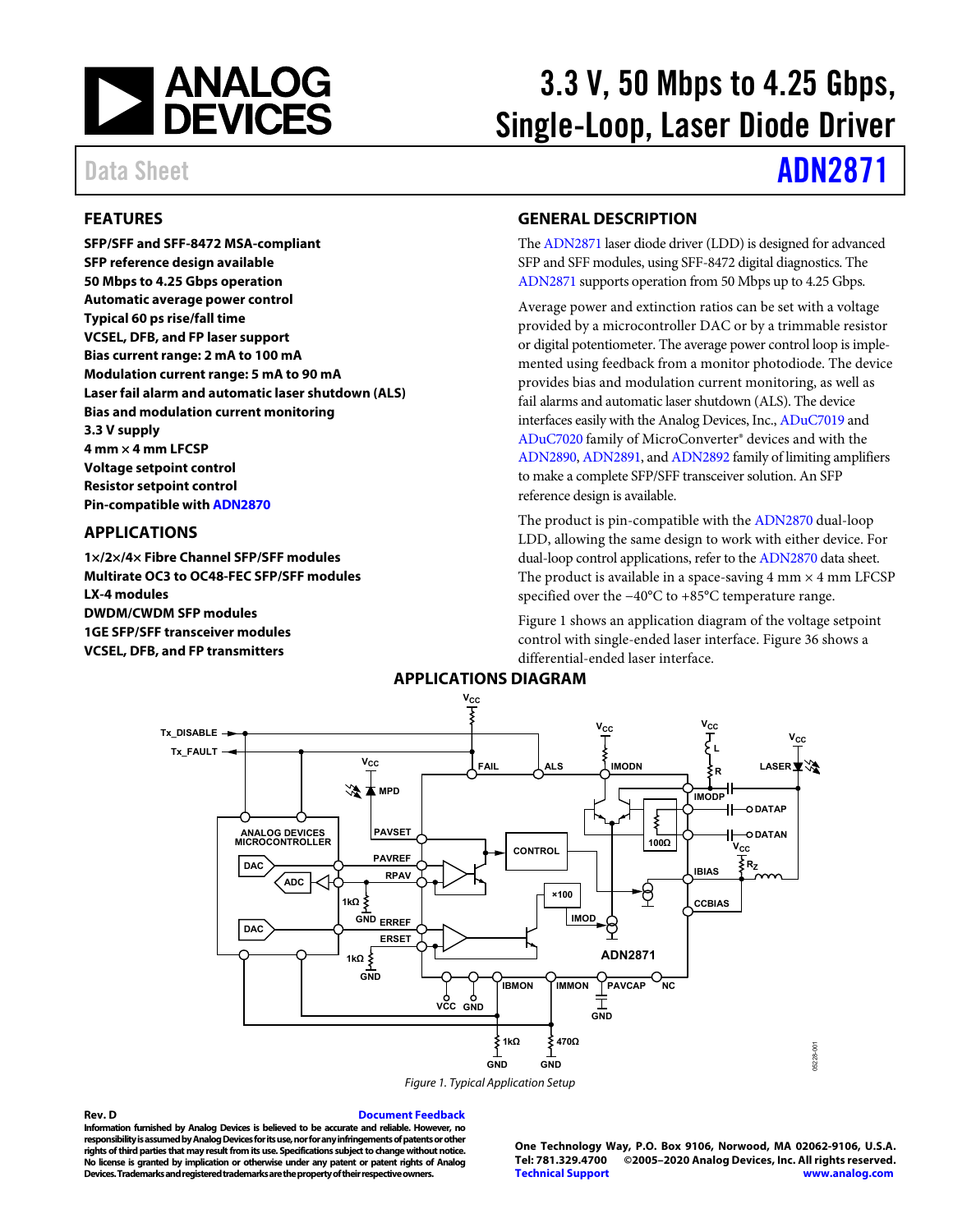# TABLE OF CONTENTS

# <span id="page-1-0"></span>**REVISION HISTORY**

| 9/2020-Rev. C to Rev. D |  |
|-------------------------|--|
|                         |  |
|                         |  |
|                         |  |
|                         |  |

#### **10/2017—Rev. B to Rev. C**

#### **1/2017—Rev. A to Rev. B**

| Changes to Features Section, General Description Section, |  |
|-----------------------------------------------------------|--|
|                                                           |  |
|                                                           |  |
| Changes to Input Voltage Swing (Differential) Parameter,  |  |
|                                                           |  |
|                                                           |  |
|                                                           |  |
|                                                           |  |
|                                                           |  |
|                                                           |  |
| Changes to Voltage Setpoint Calibration Section and       |  |
| Power-On Sequence in Voltage Setpoint Mode Section 13     |  |
|                                                           |  |

| Automatic Laser Shutdown (Tx_Disable) 16 |  |
|------------------------------------------|--|
| Bias and Modulation Monitor Currents 16  |  |
|                                          |  |
|                                          |  |
|                                          |  |
|                                          |  |
|                                          |  |

| Changes to Resistor Setpoint Calibration Section, Power-On              |  |
|-------------------------------------------------------------------------|--|
| Sequence in Resistor Setpoint Mode Section, I <sub>MPD</sub> Monitoring |  |
| Section, Voltage Setpoint Section, and Method 2: Measuring              |  |
|                                                                         |  |
| Changes to Loop Bandwidth Selection Section, Power                      |  |
| Consumption Section, and Bias and Modulation Monitor                    |  |
|                                                                         |  |
|                                                                         |  |
|                                                                         |  |
|                                                                         |  |
|                                                                         |  |

### **2/2007—Rev. 0 to Rev. A**

| Changes to Resistor Setpoint Calibration Section, Figure 32, |
|--------------------------------------------------------------|
|                                                              |
| Inserted Power-On Sequence in Resistor Setpoint              |
|                                                              |
| Changes to Loop Bandwidth Selection Section  16              |
| Changes to Laser Diode Interfacing Section, Figure 35, and   |
|                                                              |
|                                                              |

**6/2005—Revision 0: Initial Version**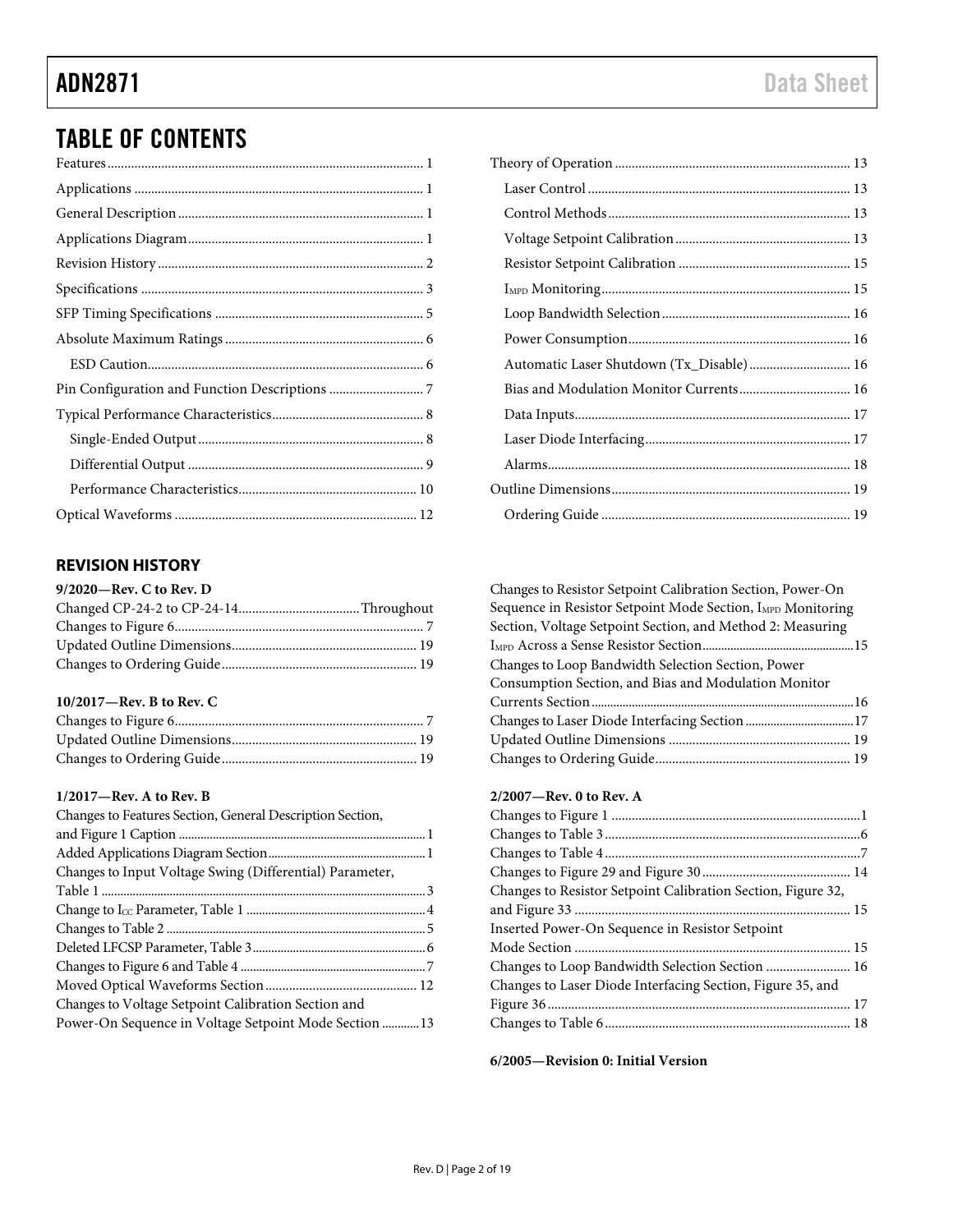# <span id="page-2-0"></span>**SPECIFICATIONS**

 $V_{\text{CC}}$  = 3.0 V to 3.6 V. All specifications  $T_{\text{MIN}}$  to  $T_{\text{MAX}}$ , unless otherwise noted. Typical values as specified at 25°C.

<span id="page-2-1"></span>

| Parameter                                                   | Min            | <b>Typ</b> | Max  | Unit      | <b>Test Conditions/Comments</b>              |
|-------------------------------------------------------------|----------------|------------|------|-----------|----------------------------------------------|
| <b>LASER BIAS CURRENT (IBIAS)</b>                           |                |            |      |           |                                              |
| <b>Output Current (IBIAS)</b>                               | 2              |            | 100  | mA        |                                              |
| Compliance Voltage                                          | 1.2            |            | Vcc  | V         |                                              |
| IBIAS when ALS is High                                      |                |            | 0.1  | mA        |                                              |
| MODULATION CURRENT (IMODP, IMODN) <sup>2</sup>              |                |            |      |           |                                              |
| <b>Output Current (IMOD)</b>                                | 5              |            | 90   | mA        |                                              |
| Compliance Voltage                                          | 1.5            |            | Vcc  | V         |                                              |
| IMOD when ALS is High                                       |                |            | 0.1  | mA        | $5 \text{ mA} < \text{IMOD} < 90 \text{ mA}$ |
| Rise Time, Single-Ended Output <sup>2, 3</sup>              |                | 60         | 104  | ps        | $5 \text{ mA} < \text{IMOD} < 90 \text{ mA}$ |
| Fall Time, Single-Ended Output <sup>2, 3</sup>              |                | 60         | 96   | ps        | $5 \text{ mA} < \text{IMOD} < 90 \text{ mA}$ |
| Random Jitter, Single-Ended Output <sup>2, 3</sup>          |                | 0.8        | 1.1  | ps (rms)  | $5 \text{ mA} < \text{IMOD} < 90 \text{ mA}$ |
| Deterministic Jitter, Single-Ended Output <sup>3,4</sup>    |                | 19         | 35   | ps        | 20 mA < IMOD < 90 mA                         |
| Pulse-Width Distortion, Single-Ended Output <sup>2, 3</sup> |                | 21         | 30   | ps        | 20 mA < IMOD < 90 mA                         |
| Rise Time, Differential Output <sup>3, 5</sup>              |                | 47.1       |      | ps        | $5 \text{ mA} < \text{IMOD} < 30 \text{ mA}$ |
| Fall Time, Differential Output <sup>3, 5</sup>              |                | 46         |      | ps        | $5 \text{ mA} < \text{IMOD} < 30 \text{ mA}$ |
| Random Jitter, Differential Output <sup>3,5</sup>           |                | 0.64       |      | ps (rms)  | $5 \text{ mA} < \text{IMOD} < 30 \text{ mA}$ |
| Deterministic Jitter, Differential Output <sup>3,6</sup>    |                | 12         |      | ps        | $5 \text{ mA} < \text{IMOD} < 30 \text{ mA}$ |
| Pulse-Width Distortion, Differential Output <sup>3, 5</sup> |                | 2.1        |      | ps        | $5 \text{ mA} < \text{IMOD} < 30 \text{ mA}$ |
| Rise Time, Differential Output <sup>3, 5</sup>              |                | 56         |      | ps        | $5 \text{ mA} < \text{IMOD} < 90 \text{ mA}$ |
| Fall Time, Differential Output <sup>3, 5</sup>              |                | 55         |      | ps        | $5 \text{ mA} < \text{IMOD} < 90 \text{ mA}$ |
| Random Jitter, Differential Output <sup>3, 5</sup>          |                | 0.61       |      | ps (rms)  | $5 \text{ mA} < \text{IMOD} < 90 \text{ mA}$ |
| Deterministic Jitter, Differential Output <sup>3,7</sup>    |                | 17         |      | ps        | 5 mA < IMOD < 90 mA                          |
| Pulse-Width Distortion, Differential Output <sup>3, 5</sup> |                | 1.6        |      | ps        | 5 mA < IMOD < 90 mA                          |
| <b>AVERAGE POWER SET (PAVSET)</b>                           |                |            |      |           |                                              |
| Pin Capacitance                                             |                |            | 80   | pF        |                                              |
| Voltage                                                     | 1.1            | 1.2        | 1.3  | v         |                                              |
| Photodiode Monitor Current (Average Current)                | 50             |            | 1200 | μA        | Resistor setpoint mode                       |
| <b>EXTINCTION RATIO SET INPUT (ERSET)</b>                   |                |            |      |           |                                              |
| Resistance Range                                            | 1.5            |            | 25   | $k\Omega$ | Resistor setpoint mode                       |
|                                                             | 0.99           | 1          | 1.01 | kΩ        | Voltage setpoint mode                        |
| AVERAGE POWER REFERENCE VOLTAGE INPUT (PAVREF)              |                |            |      |           |                                              |
| Voltage Range                                               | 0.07           |            | 1    | V         | Voltage setpoint mode                        |
|                                                             |                |            |      |           | (RPAV fixed at 1 $k\Omega$ )                 |
| Photodiode Monitor Current (Average Current)                | 70             |            | 1000 | μA        | Voltage setpoint mode                        |
|                                                             |                |            |      |           | (RPAV fixed at 1 $k\Omega$ )                 |
| EXTINCTION RATIO REFERENCE VOLTAGE INPUT (ERREF)            |                |            |      |           |                                              |
| Voltage Range                                               | 0.05           |            | 0.9  | V         | Voltage setpoint mode                        |
|                                                             |                |            |      |           | (RERSET fixed at 1 $k\Omega$ )               |
| <b>ERREF Voltage to IMOD Gain</b>                           |                | 100        |      | mA/V      |                                              |
| DATA INPUTS (DATAP, DATAN) <sup>8</sup>                     |                |            |      |           |                                              |
| Input Voltage Swing (Differential)                          | 0.4            |            | 2.4  | V p-p     | AC-coupled                                   |
| Input Impedance (Single-Ended)                              |                | 50         |      | Ω         |                                              |
| <b>LOGIC INPUTS (ALS)</b>                                   |                |            |      |           |                                              |
| V <sub>IH</sub>                                             | $\overline{2}$ |            |      | v         |                                              |
| $V_{\mathsf{IL}}$                                           |                |            | 0.8  | v         |                                              |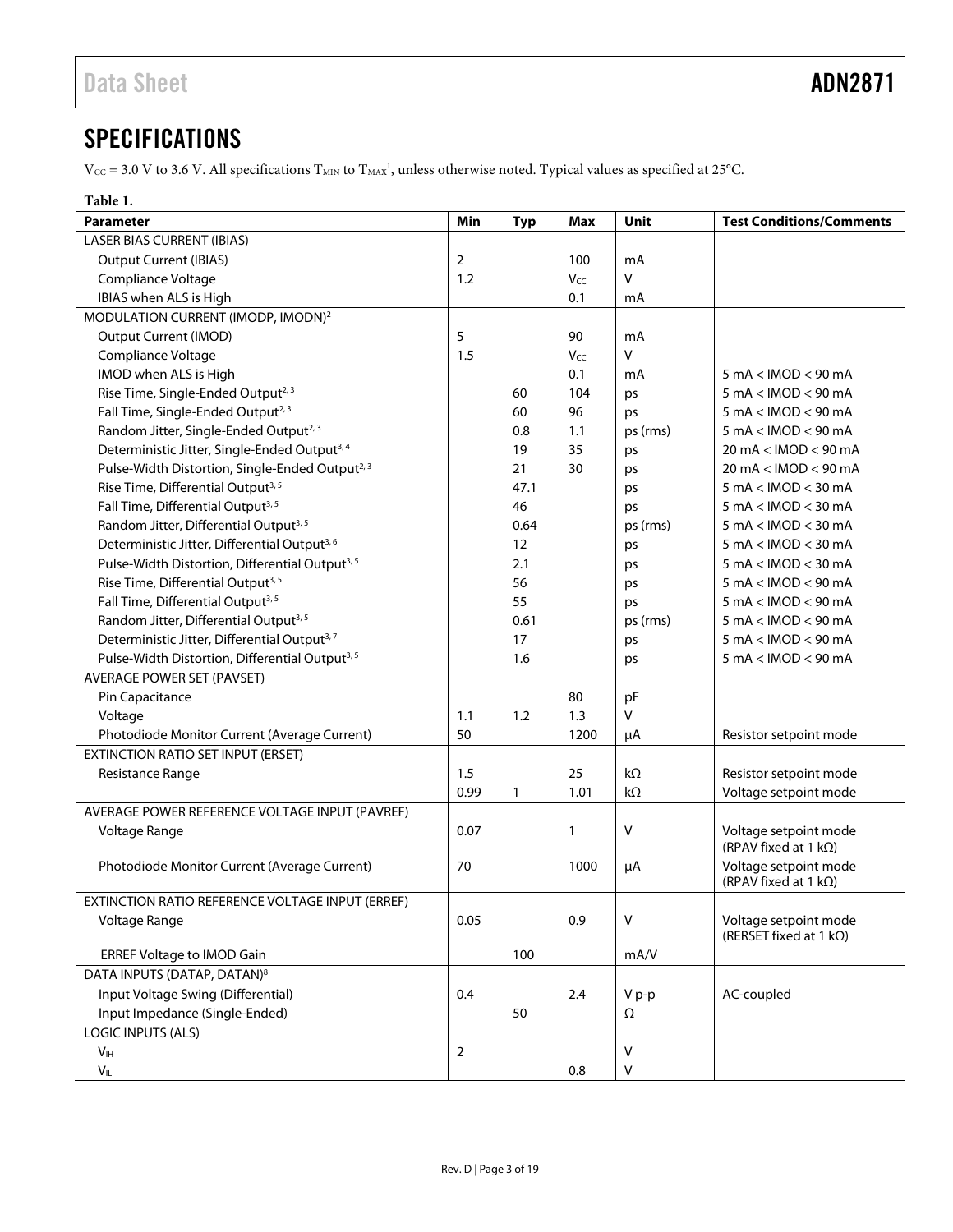<span id="page-3-0"></span>

| <b>Parameter</b>                             | Min | Typ   | Max | Unit | <b>Test Conditions/Comments</b>                                                  |
|----------------------------------------------|-----|-------|-----|------|----------------------------------------------------------------------------------|
| ALARM OUTPUT (FAIL) <sup>9</sup>             |     |       |     |      |                                                                                  |
| <b>VOFF</b>                                  |     | >1.8  |     | v    | Voltage required at FAIL for<br>IBIAS and IMOD to turn off<br>when FAIL asserted |
| <b>V<sub>ON</sub></b>                        |     | < 1.3 |     | v    | Voltage required at FAIL for<br>IBIAS and IMOD to stay on<br>when FAIL asserted  |
| <b>IBMON/IMMON DIVISION RATIO</b>            |     |       |     |      |                                                                                  |
| IBIAS/IBMON <sup>3</sup>                     | 76  | 94    | 112 | A/A  | $2 \text{ mA} < \text{IBIAS} < 11 \text{ mA}$                                    |
| IBIAS/IBMON <sup>3</sup>                     | 85  | 100   | 115 | A/A  | 11 mA $<$ IBIAS $<$ 50 mA                                                        |
| IBIAS/IBMON <sup>3</sup>                     | 92  | 100   | 108 | A/A  | 50 mA $<$ IBIAS $<$ 100 mA                                                       |
| IBIAS/IBMON Stability <sup>3, 10</sup>       |     |       | ±5  | $\%$ | $10 \text{ mA} <$ IBIAS $< 100 \text{ mA}$                                       |
| <b>IMOD/IMMON</b>                            |     | 42    |     | A/A  |                                                                                  |
| <b>IBMON Compliance Voltage</b>              | 0   |       | 1.3 | ν    |                                                                                  |
| <b>SUPPLY</b>                                |     |       |     |      |                                                                                  |
| $\text{Icc}^{11}$                            |     | 32    |     | mA   | When $IBIAS = IMOD = 0 mA$                                                       |
| $V_{CC}$ (with Respect to GND) <sup>12</sup> | 3.0 | 3.3   | 3.6 | ۷    |                                                                                  |

<sup>1</sup> Temperature range: –40°C to +85°C.<br><sup>2</sup> Measured into a single-ended 15 O k

<sup>2</sup> Measured into a single-ended 15 Ω load (22 Ω resistor in parallel with digital scope 50 Ω input) using a 1111111100000000 pattern at 2.5 Gbps, shown in Figure 2. <sup>3</sup> Guaranteed by design and characterization. Not production tested.

<sup>4</sup> Measured into a single-ended 15  $\Omega$  load using a K28.5 pattern at 2.5 Gbps, shown in Figure 2.

4 Measured into a single-ended 15 Ω load using a K28.5 pattern at 2.5 Gbps, shown in Figure 2.<br><sup>5</sup> Measured into a differential 30 Ω (43 Ω differential resistor in parallel with a digital scope of 50 Ω input) load using a shown i[n Figure 3.](#page-3-2) 

6 Measured into a differential 30 Ω load using a K28.5 pattern at 4.25 Gbps, as shown i[n Figure 3.](#page-3-2) 7

Measured into a differential 30 Ω load using a K28.5 pattern at 2.7 Gbps, as shown i[n Figure 3.](#page-3-2) 8

<sup>8</sup> When the voltage on DATAP is greater than the voltage on DATAN, the modulation current flows into the IMODP pin.

<sup>9</sup> Guaranteed by design. Not production tested.

<sup>10</sup> IBIAS/IBMON ratio stability is defined in SFF-8472 Revision 9 over temperature and supply variation.<br><sup>11</sup> See the I<sub>CC</sub> minimum for power calculation in th[e Power Consumption s](#page-15-1)ection. <sup>12</sup> All V<sub>CC</sub> pins must be shor

<span id="page-3-1"></span>



Figure 2. High Speed Electrical Test Single-Ended Output Circuit



<span id="page-3-2"></span>Figure 3. High Speed Electrical Test Differential Output Circuit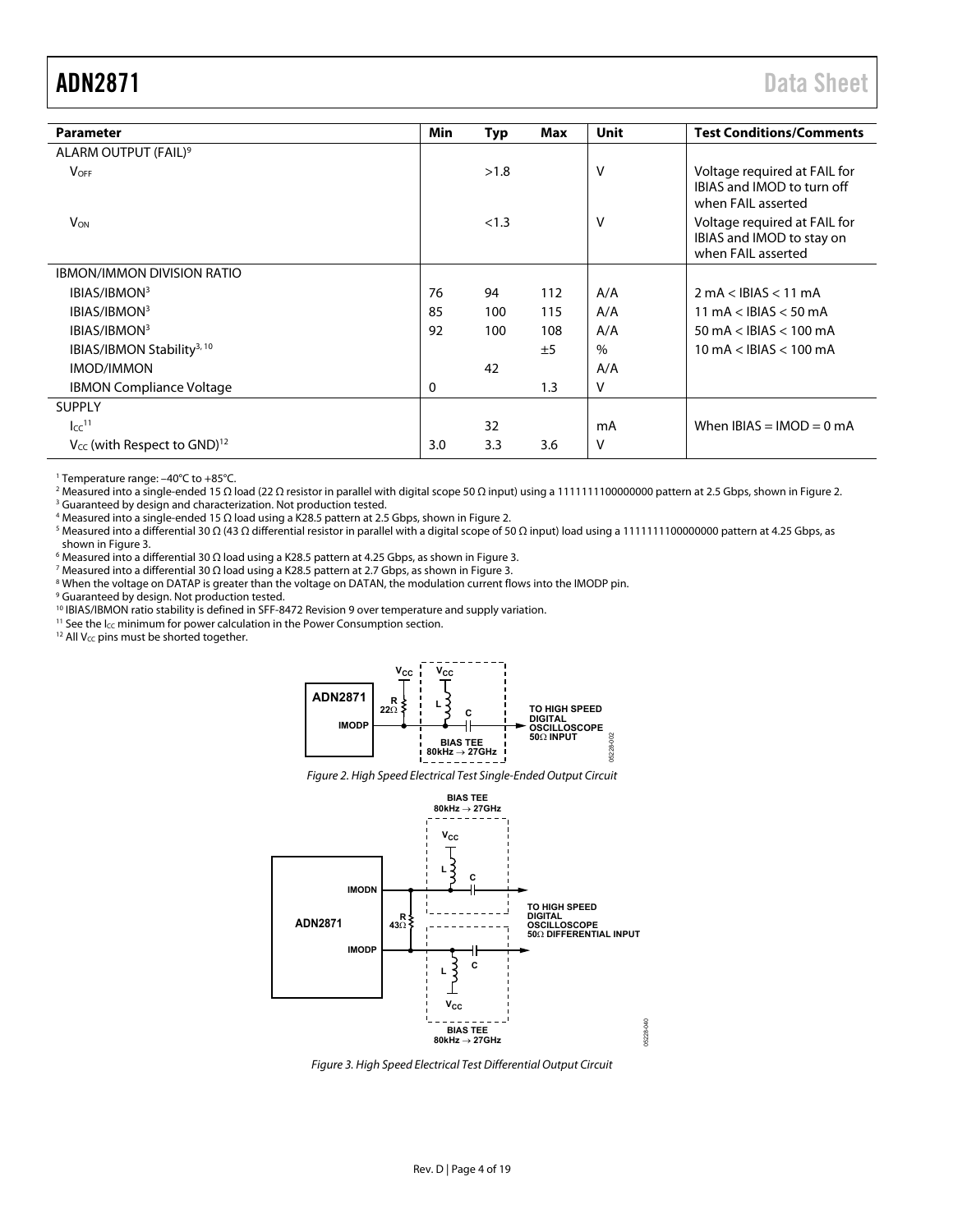# <span id="page-4-0"></span>SFP TIMING SPECIFICATIONS

#### **Table 2.**

| <b>Parameter</b>                                      | Symbol            | Min | Typ  | Max | Unit | <b>Test Conditions/Comments</b>                                                                |
|-------------------------------------------------------|-------------------|-----|------|-----|------|------------------------------------------------------------------------------------------------|
| <b>ALS Assert Time</b>                                | $t_{\rm OFF}$     |     |      |     | μs   | The time from the rising edge of ALS to when the optical<br>output falls below 10% of nominal. |
| ALS Negate Time <sup>1</sup>                          | $t_{ON}$          |     | 0.15 | 0.4 | ms   | The time from the falling edge of ALS to the modulation<br>current rises above 90% of nominal. |
| Initialize Time, Including Reset of FAIL <sup>1</sup> | $t_{\text{INIT}}$ |     | 25   | 275 | ms   | From the power-on or negation of FAIL using ALS.                                               |
| <b>FAIL Assert Time</b>                               | <b>t</b> _FAULT   |     |      | 100 | us   | The time from fault to FAIL on.                                                                |
| ALS to Reset Time                                     | L_RESET           |     |      |     | us   | Time ALS must be held high to reset FAULT.                                                     |

<sup>1</sup> Guaranteed by design and characterization. Not production tested.



Figure 5. Recommended SFP Supply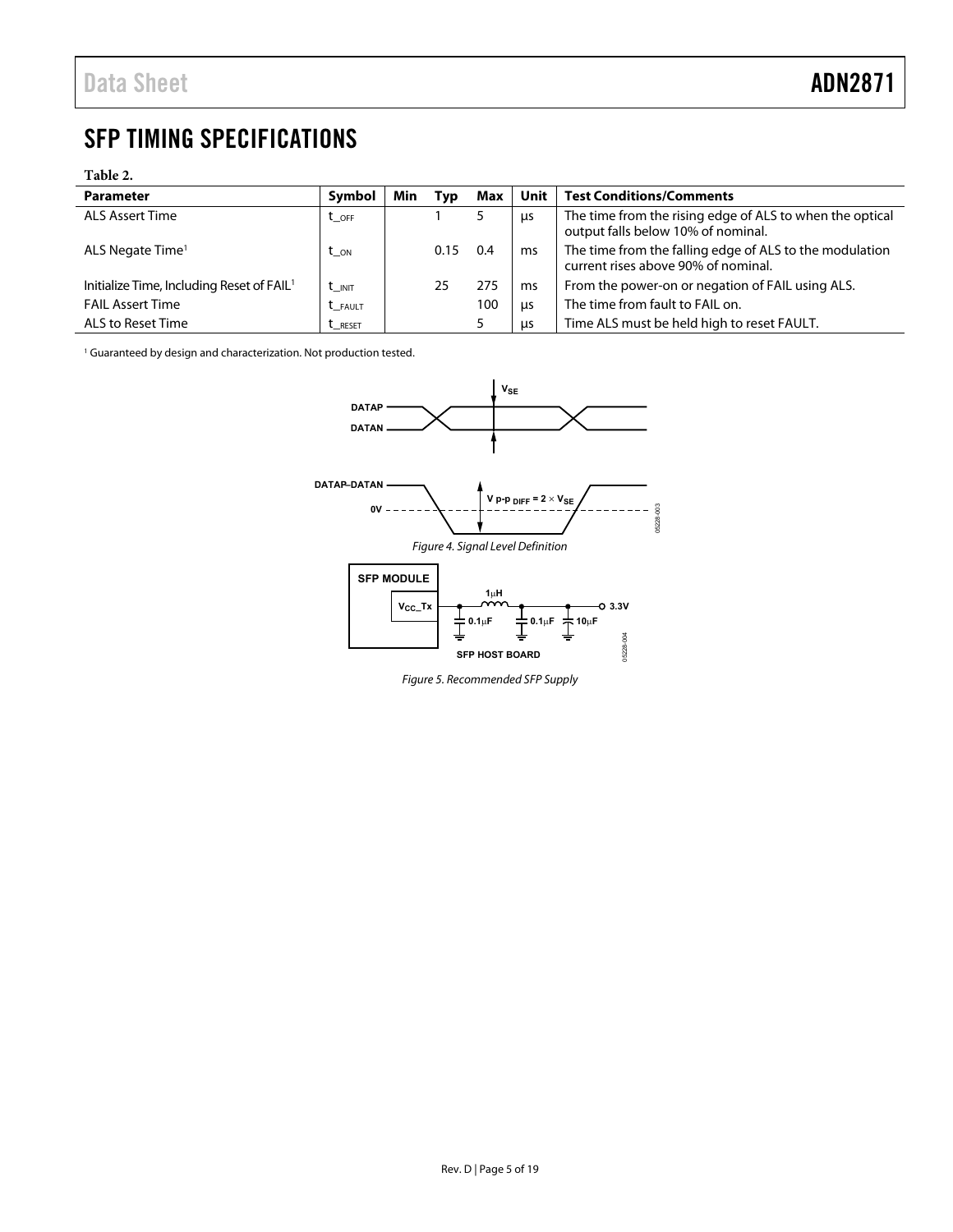# <span id="page-5-0"></span>ABSOLUTE MAXIMUM RATINGS

#### **Table 3.**

| <b>Parameter</b>                             | Rating                              |
|----------------------------------------------|-------------------------------------|
| VCC to GND                                   | 4.2 V                               |
| IMODN, IMODP                                 | $-0.3 V$ to $+4.8 V$                |
| All Other Pins                               | $-0.3 V$ to $+3.9 V$                |
| <b>Junction Temperature</b>                  | $150^{\circ}$ C                     |
| Operating Temperature Range, Industrial      | $-40^{\circ}$ C to $+85^{\circ}$ C  |
| Storage Temperature Range                    | $-65^{\circ}$ C to $+150^{\circ}$ C |
| Junction Temperature (T <sub>i</sub> max)    | $125^{\circ}$ C                     |
| Power Dissipation <sup>1</sup>               | $(T_J max - T_A)/\theta_{JA} W$     |
| $\theta_{JA}$ Thermal Impedance <sup>2</sup> | $30^{\circ}$ C/W                    |
| $\theta_{\text{JC}}$ Thermal Impedance       | 29.5°C/W                            |
| Lead Temperature (Soldering 10 sec)          | 300°C                               |

<sup>1</sup> Power consumption equations are provided in the Power Consumption section.

 $2 \theta_{JA}$  is defined when the device is soldered on a 4-layer board.

Stresses at or above those listed under Absolute Maximum Ratings may cause permanent damage to the product. This is a stress rating only; functional operation of the product at these or any other conditions above those indicated in the operational section of this specification is not implied. Operation beyond the maximum operating conditions for extended periods may affect product reliability.

#### <span id="page-5-1"></span>**ESD CAUTION**



ESD (electrostatic discharge) sensitive device. Charged devices and circuit boards can discharge without detection. Although this product features patented or proprietary protection circuitry, damage may occur on devices subjected to high energy ESD. Therefore, proper ESD precautions should be taken to avoid performance degradation or loss of functionality.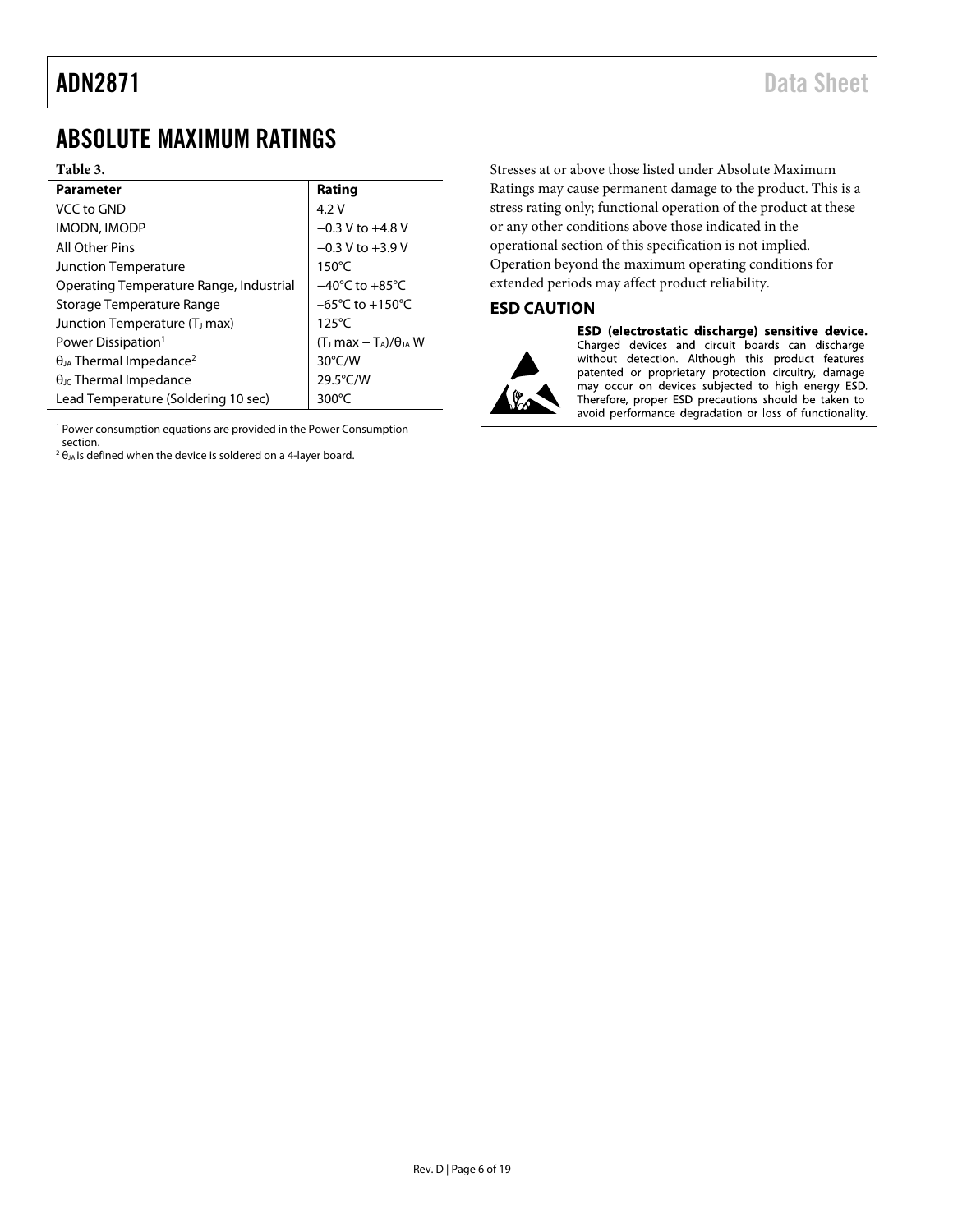# <span id="page-6-0"></span>PIN CONFIGURATION AND FUNCTION DESCRIPTIONS



#### Figure 6. Pin Configuration—Top View

#### **Table 4. Pin Function Descriptions**

| Pin No. | <b>Mnemonic</b> | <b>Description</b>                                                                                            |  |  |
|---------|-----------------|---------------------------------------------------------------------------------------------------------------|--|--|
| 1       | <b>CCBIAS</b>   | In ac-coupled mode, CCBIAS can connect to either IBIAS or VCC. In dc-coupled mode, CCBIAS can connect to VCC. |  |  |
| 2       | <b>PAVSET</b>   | Average Optical Power Set Pin.                                                                                |  |  |
| 3       | <b>GND</b>      | Supply Ground.                                                                                                |  |  |
| 4       | <b>VCC</b>      | Supply Voltage.                                                                                               |  |  |
| 5       | <b>PAVREF</b>   | Reference Voltage Input for Average Optical Power Control.                                                    |  |  |
| 6       | <b>RPAV</b>     | Average Power Resistor when Using PAVREF.                                                                     |  |  |
| 7       | <b>NC</b>       | No Connect.                                                                                                   |  |  |
| 8       | <b>PAVCAP</b>   | Average Power Loop Capacitor.                                                                                 |  |  |
| 9       | <b>GND</b>      | Supply Ground.                                                                                                |  |  |
| 10      | <b>DATAP</b>    | Data, Positive Differential Input.                                                                            |  |  |
| 11      | <b>DATAN</b>    | Data, Negative Differential Input.                                                                            |  |  |
| 12      | <b>ALS</b>      | Automatic Laser Shutdown.                                                                                     |  |  |
| 13      | <b>ERSET</b>    | <b>Extinction Ratio Set Pin.</b>                                                                              |  |  |
| 14      | <b>IMMON</b>    | <b>Modulation Current Monitor Current Source.</b>                                                             |  |  |
| 15      | <b>ERREF</b>    | Reference Voltage Input for Extinction Ratio Control.                                                         |  |  |
| 16      | <b>VCC</b>      | Supply Voltage.                                                                                               |  |  |
| 17      | <b>IBMON</b>    | <b>Bias Current Monitor Current Source.</b>                                                                   |  |  |
| 18      | FAIL            | Fail Alarm Output.                                                                                            |  |  |
| 19      | <b>GND</b>      | Supply Ground.                                                                                                |  |  |
| 20      | <b>VCC</b>      | Supply Voltage.                                                                                               |  |  |
| 21      | <b>IMODP</b>    | Modulation Current Positive Output (Current Sink), Connect to Laser Diode.                                    |  |  |
| 22      | <b>IMODN</b>    | Modulation Current Negative Output (Current Sink).                                                            |  |  |
| 23      | <b>GND</b>      | Supply Ground.                                                                                                |  |  |
| 24      | <b>IBIAS</b>    | Laser Diode Bias (Current Sink to Ground).                                                                    |  |  |
|         | EP              | Exposed Paddle. The LFCSP Package has an exposed paddle that must be connected to ground.                     |  |  |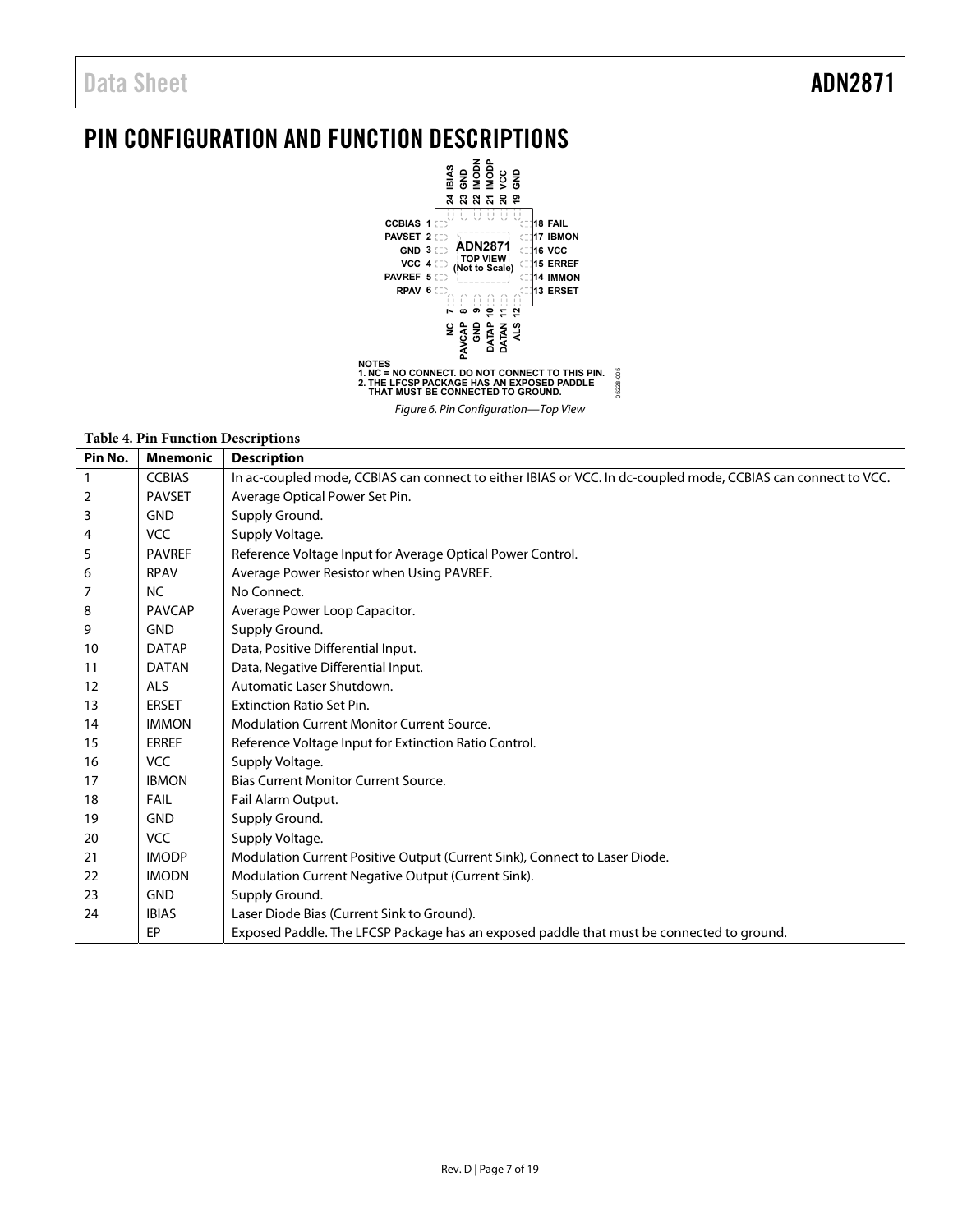# <span id="page-7-0"></span>TYPICAL PERFORMANCE CHARACTERISTICS

## <span id="page-7-1"></span>**SINGLE-ENDED OUTPUT**

These performance characteristics are measured using the high speed, electrical single-ended, output circuit shown i[n Figure 2.](#page-3-1)



Figure 7. Rise Time vs. Modulation Current,  $I_{BIAS} = 20$  mA



Figure 8. Fall Time vs. Modulation Current,  $I_{BIAS} = 20$  mA



Figure 9. Random Jitter vs. Modulation Current,  $I_{BIAS} = 20$  mA



Figure 10. Deterministic Jitter at 2.488 Gbps vs. Modulation Current,  $I_{BIAS} = 20$  mA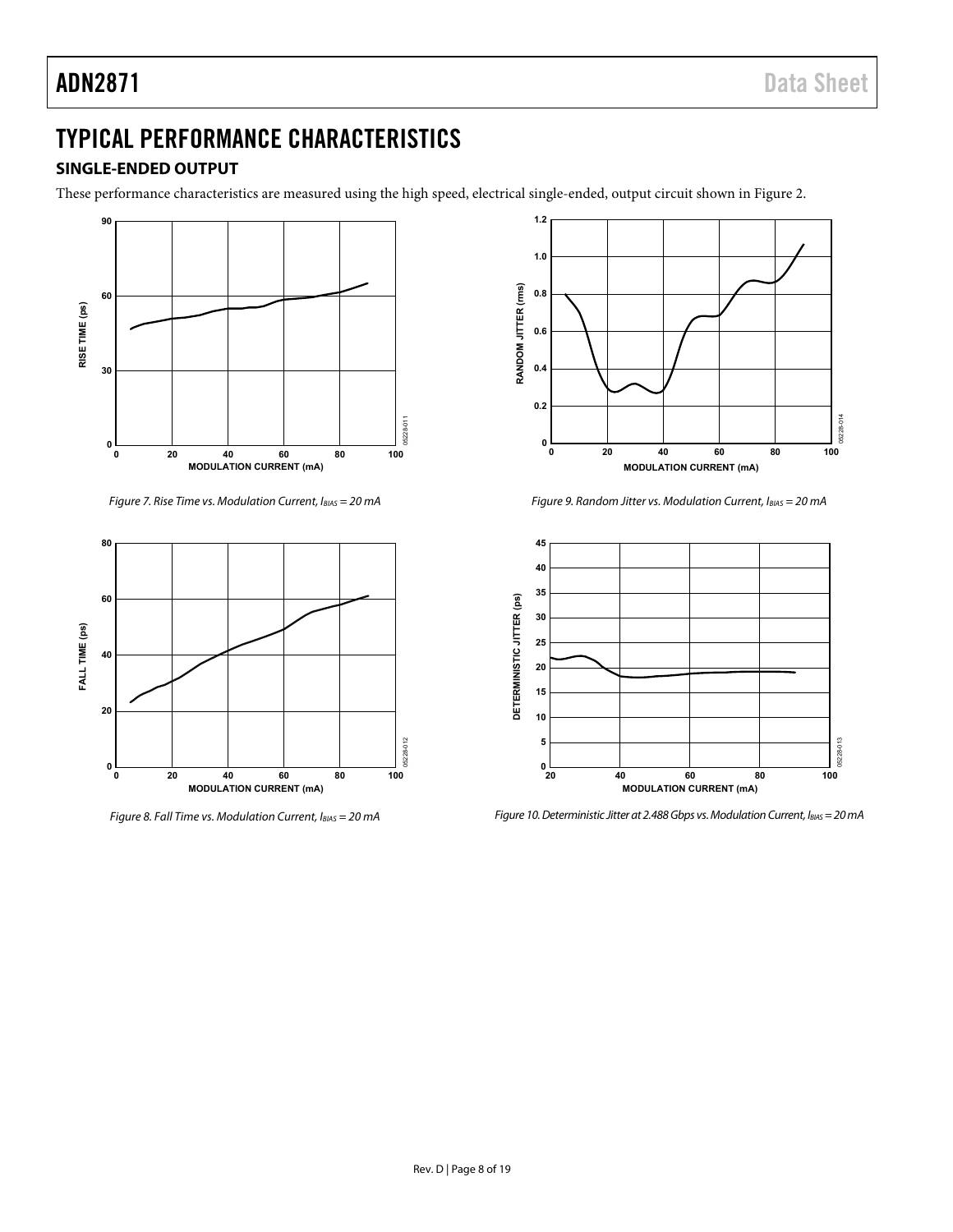## <span id="page-8-0"></span>**DIFFERENTIAL OUTPUT**

These performance characteristics are measured using the high speed, electrical differential output circuit shown i[n Figure 3.](#page-3-2)



Figure 11. Rise Time vs. Modulation Current,  $I_{BIAS} = 20$  mA



Figure 12. Fall Time vs. Modulation Current,  $I_{BIAS} = 20$  mA



Figure 13. Random Jitter vs. Modulation Current,  $I_{BIAS} = 20$  mA



Figure 14. Deterministic Jitter at 4.25 Gbps vs. Modulation Current, IBIAS = 20 mA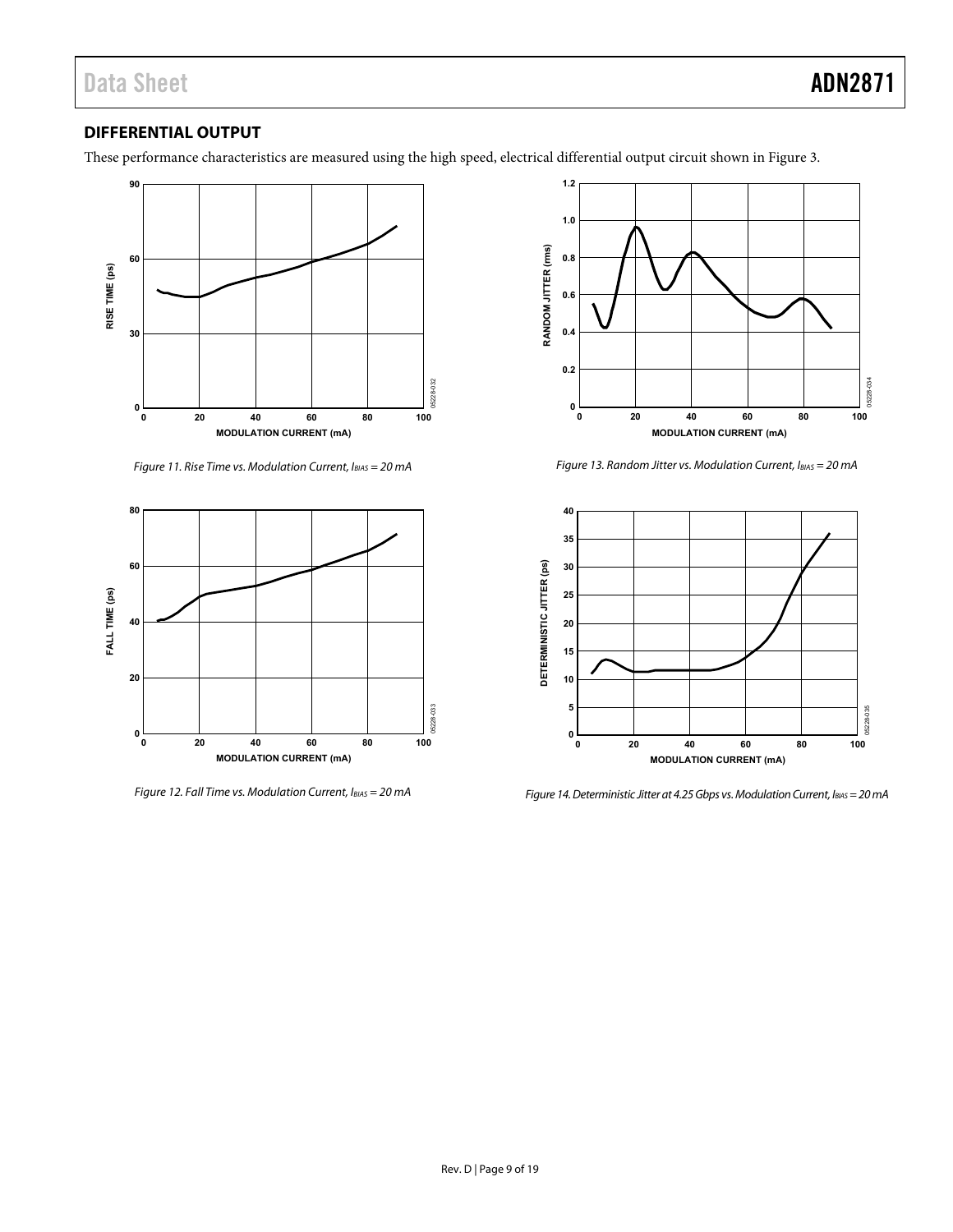## <span id="page-9-0"></span>**PERFORMANCE CHARACTERISTICS**



Figure 15. Total Supply Current vs. Modulation Current Total Supply Current =  $ICC + I_{BIAS} + I_{MOD}$ 



Figure 16. IBIAS/IBMON Gain vs. Temperature, IBIAS = 20 mA



Figure 17. ALS Assert Time, 5 μs/DIV



Figure 18. Supply Current (Icc) vs. Temperature with ALS Asserted,  $I_{BIAS} = 20$  mA



Figure 19. IMOD/IMMON Gain vs. Temperature, I<sub>MOD</sub> = 30 mA



Figure 20. ALS Negate Time, 50 μs/DIV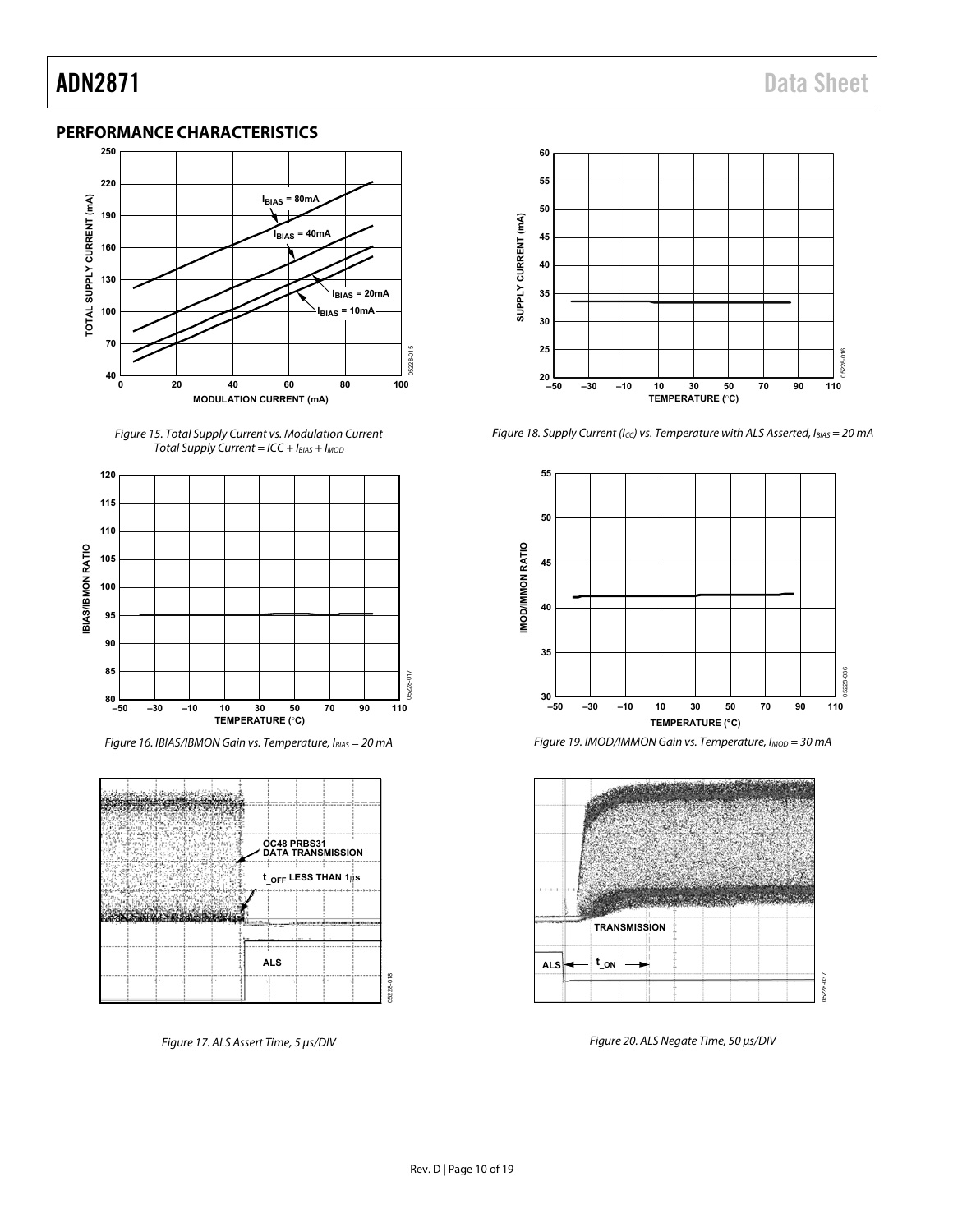# Data Sheet **ADN2871**





Figure 21. FAIL Assert Time,1 μs/DIV

Figure 22. Time to Initialize, Including Reset, 40 ms/DIV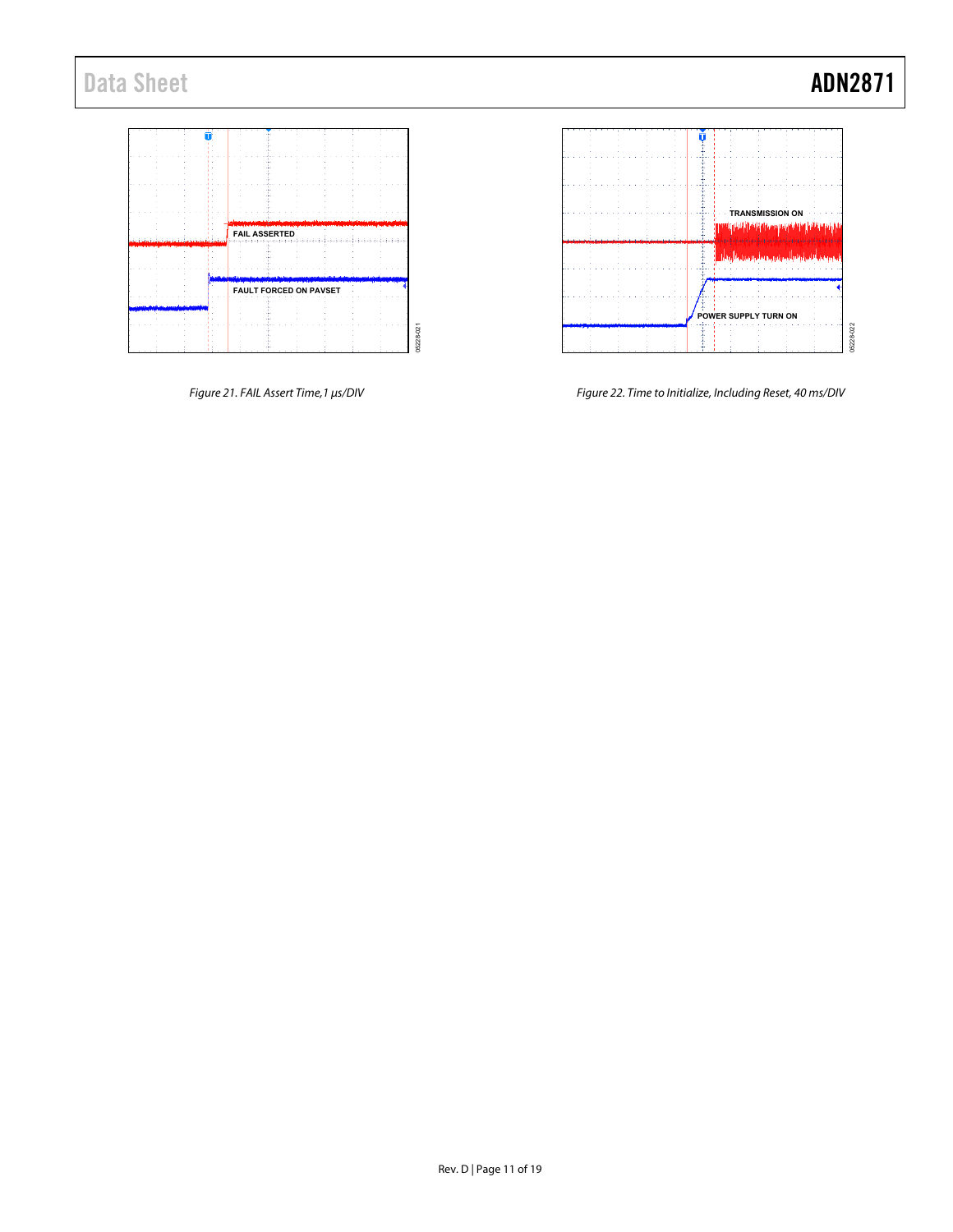# <span id="page-11-0"></span>OPTICAL WAVEFORMS

 $V_{CC}$  = 3.3 V and  $T_A$  = 25°C, unless otherwise noted. Note that there is no change to PAVCAP and ERCAP values when different data rates are [tested. Figu](#page-11-1)[re 23, Figu](#page-11-2)re 2[4, and Figu](#page-11-3)re 25 show multirate performance using the lowe cost Fabry Perot TOSA NEC NX7[315UA;](#page-11-4)  Fig[ure 26 and F](#page-11-5)igure 27 show performance over temperature using the DFB TOSA Sumitomo SLT2486.



<span id="page-11-1"></span>Figure 23. Optical Eye 2.488 Gbps, 65 ps/DIV, PRBS 231-1  $P_{AV} = -4.5$  dBm, ER = 9 dB, Mask Margin 25%

**(ACQ LIMIT TEST) WAVEFORMS 1000**



<span id="page-11-2"></span>Figure 24. Optical Eye 622 Mbps, 264 ps/DIV, PRBS 231-1  $P_{AV} = -4.5$  dBm, ER = 9 dB, Mask Margin 50%

05228-007

05228-008



<span id="page-11-3"></span>Figure 25. Optical Eye 155 Mbps,1.078 ns/DIV, PRBS 231-1  $P_{AV} = -4.5$  dBm, ER = 9 dB, Mask Margin 50%



Figure 26. Optical Eye 2.488 Gbps, 65 ps/DIV, PRBS 231-1  $P_{AV} = 0$  dBm, ER = 9 dB, Mask Margin 22%, T<sub>A</sub> = 25°C

<span id="page-11-4"></span>

<span id="page-11-5"></span>Figure 27. Optical Eye 2.488 Gbps, 65 ps/DIV, PRBS 231-1  $P_{AV}$  = −0.2 dBm, ER = 8.96 dB, Mask Margin 21%, T<sub>A</sub> = 85°C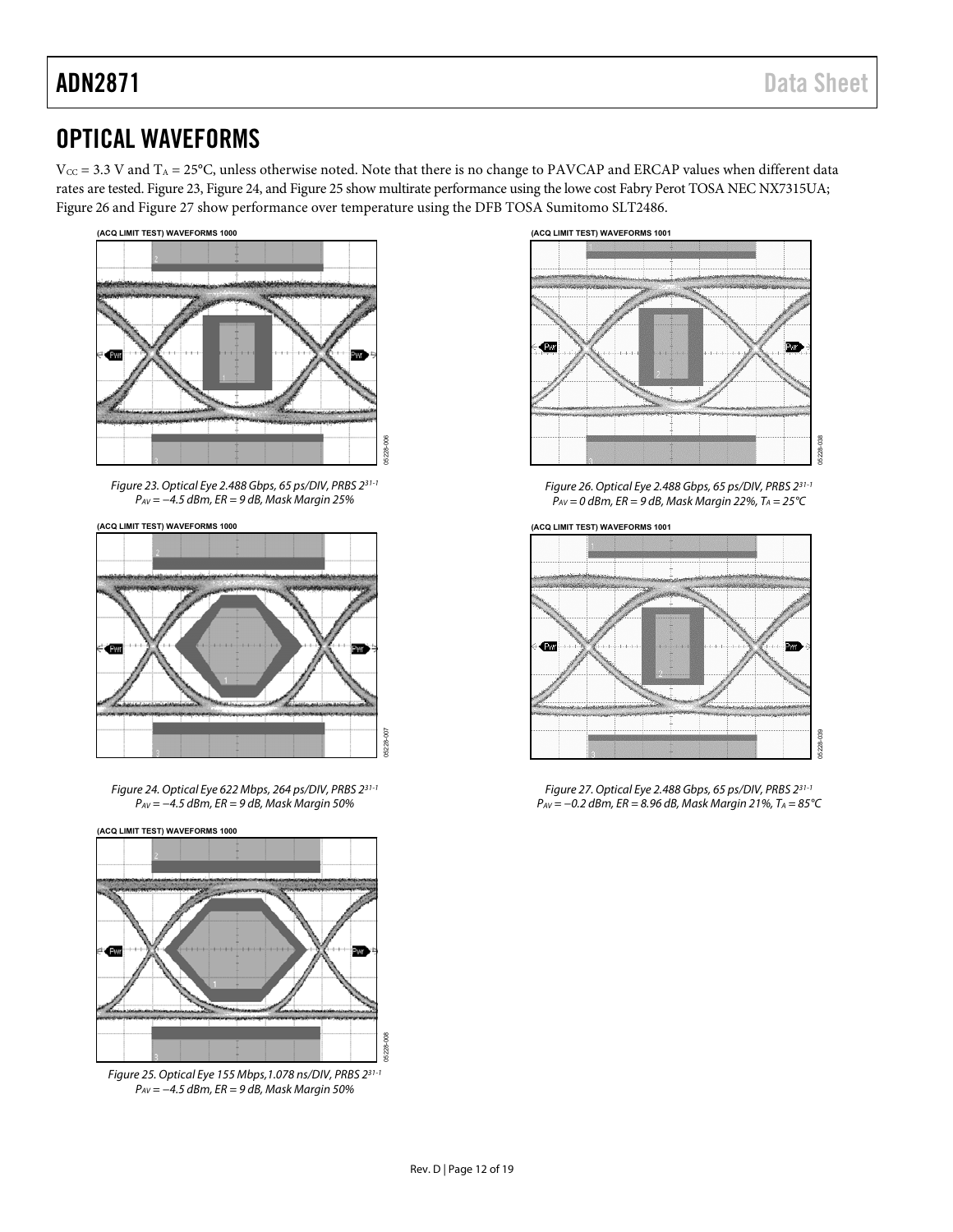# <span id="page-12-0"></span>THEORY OF OPERATION

Laser diodes have a current-in to light-out transfer function, as shown in [Figure 28.](#page-12-4) Two key characteristics of this transfer function are the threshold current, Ith, and the slope in the linear region beyond the threshold current, referred to as the slope efficiency, LI.



## <span id="page-12-4"></span><span id="page-12-1"></span>**LASER CONTROL**

Typically, laser threshold current and slope efficiency are both functions of temperature. For FP- and DFB-type lasers, the threshold current increases and the slope efficiency decreases with increasing temperature. In addition, these parameters vary as the laser ages. To maintain a constant optical average power and a constant optical extinction ratio over temperature and laser lifetime, it is necessary to vary the applied electrical bias current and modulation current to compensate for the changing LI characteristics of the laser.

### **Average Power Control Loop (APCL)**

The APCL compensates for changes in Ith and LI by varying IBIAS. Average power control is performed by measuring the MPD current, IMPD. This current is bandwidth-limited by the MPD. This is not a problem because the APCL is required to respond to the average current from the MPD.

## **Extinction Ratio (ER) Control**

ER control is implemented by adjusting the modulation current. Temperature calibration is required to adjust the modulation current to compensate for variations of the laser characteristics with temperature.

## <span id="page-12-2"></span>**CONTROL METHODS**

The [ADN2871 h](http://www.analog.com/ADN2871?doc=ADN2871.pdf)as two methods for setting the average power  $(P_{AV})$  and extinction ratio (ER). The average power and extinction ratio can be voltage-set using the output of a microcontroller's voltage DACs to provide controlled reference voltages, PAVREF and ERREF. Alternatively, the average power and extinction ratio can be resistor-set using potentiometers at the PAVSET and ERSET pins, respectively.

## <span id="page-12-3"></span>**VOLTAGE SETPOINT CALIBRATION**

The [ADN2871 a](http://www.analog.com/ADN2871?doc=ADN2871.pdf)llows interface to a microcontroller for both control and monitoring (se[e Figure 29\)](#page-13-0). The average power and extinction ratio can be set using the microcontroller DACs to provide controlled reference voltages, PAVREF and ERREF.

$$
PAVREF = P_{AV} \times R_{SP} \times R_{PAV}
$$
 (V)

$$
ERREF = \frac{I_{MOD} \times R_{ERSET}}{100}
$$
 (V)

where:

*RSP* is the MPD optical responsivity (in amperes per watt). *P<sub>AV</sub>* is the average power required.  $R_{PAV} = R_{ERSET} = 1 \text{ k}\Omega.$ *I<sub>MOD</sub>* is the modulation current.

In voltage setpoint mode, RPAV and RERSET must be 1 k $\Omega$ resistors with a 1% tolerance and a temperature coefficient of 50 ppm/°C.

### **Power-On Sequenc[e in Voltag](http://www.analog.com/ADN2871?doc=ADN2871.pdf)e Setpoint Mode**

During power-up, the ADN2871 goes through its programmed power-up sequence allowing 25 ms before enabling the alarms. Therefore, it is important to ensure the programmed voltages for PAVREF and ERREF are active within 20 ms after ramp-up of the power supply. If no PAVR[EF and ERRE](http://www.analog.com/ADN2871?doc=ADN2871.pdf)F voltages are applied before the enabled alarms, the ADN2871 alarms and FAIL detection circuits activate and report errors.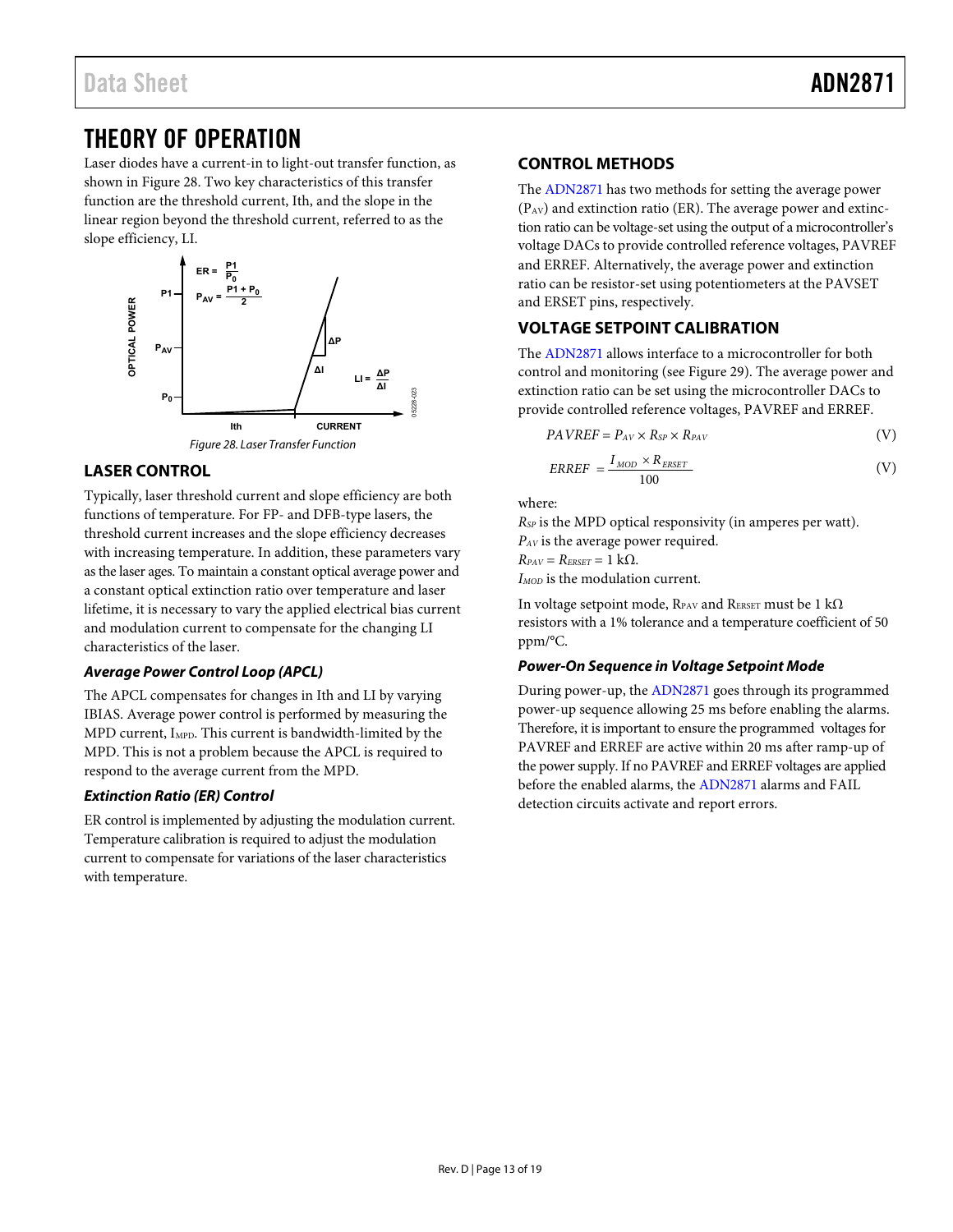

Figure 29[. ADN2871 U](http://www.analog.com/ADN2871?doc=ADN2871.pdf)sing Microconverter Voltage Setpoint Calibration and Monitoring

<span id="page-13-0"></span>

<span id="page-13-1"></span>Figure 30[. ADN2871 U](http://www.analog.com/ADN2871?doc=ADN2871.pdf)sing Resistor Setpoint Calibration of Average Power and Extinction Ratio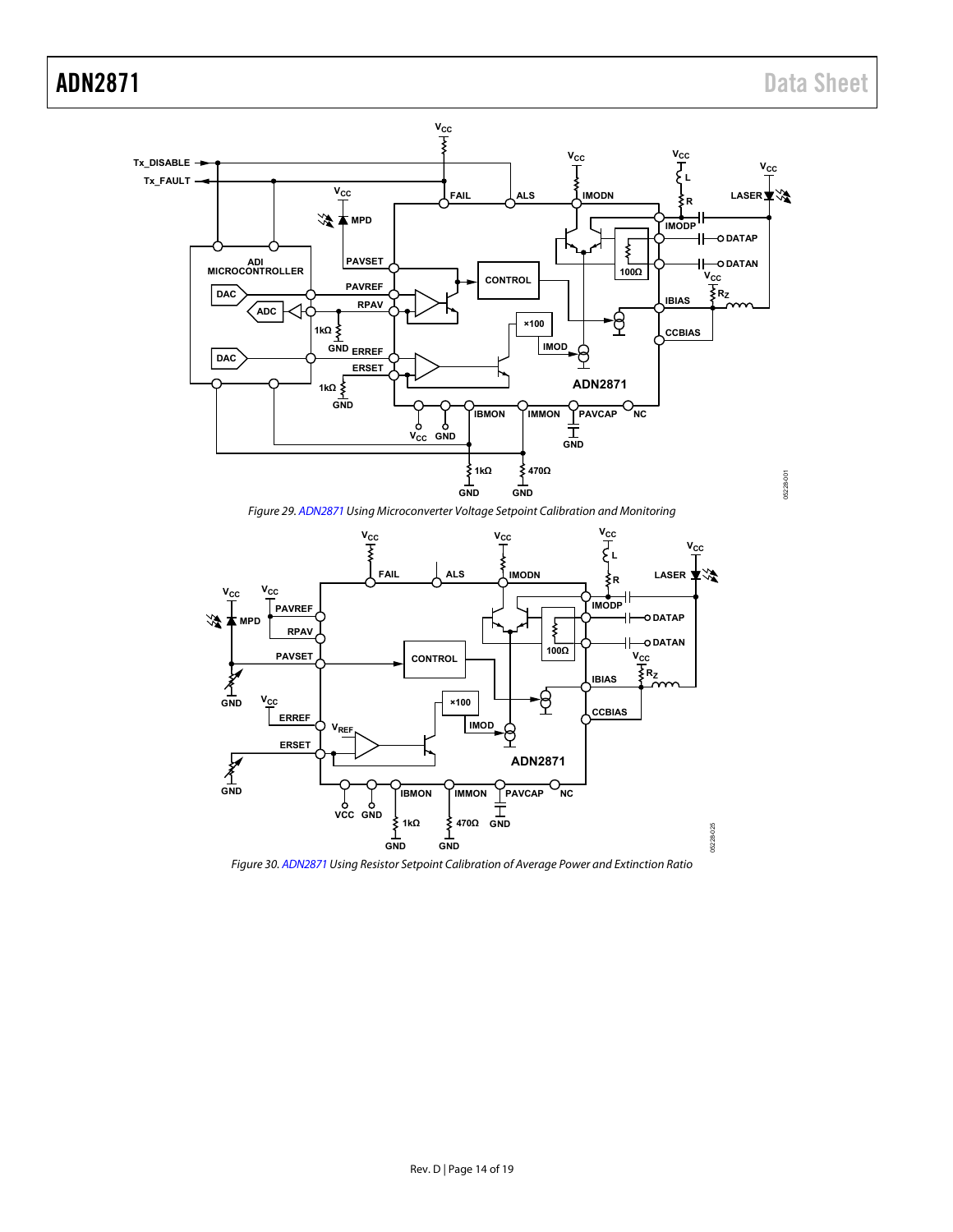#### <span id="page-14-0"></span>**RESISTOR SETPOINT CALIBRATION**

In resistor setpoint calibration, Pin PAVREF, Pin ERREF, and Pin RPAV must all be tied to VCC. The average power and extinction ratio can be set using the PAVSET and ERSET pins, respectively. A resistor placed between the pin and GND sets the current flow-ing in each pin, as shown i[n Figure 30.](#page-13-1) The [ADN2871 e](http://www.analog.com/ADN2871?doc=ADN2871.pdf)nsures that both PAVSET and ERSET are kept 1.23 V above GND. The PAVSET and ERSET resistors are given by

$$
R_{PAVSET} = \frac{1.23 \text{ V}}{P_{AV} \times R_{SP}} \tag{ \Omega}
$$

$$
R_{ERSET} = \frac{1.23 \text{ V} \times 100}{I_{MOD}} \tag{ \Omega}
$$

where:

*RSP* is the optical responsivity (in amperes per watt). *I<sub>MOD</sub>* is the modulation current required (mA). *PAV* is the average power required (mW).

#### **Power-On Sequence in Resistor Setpoint Mode**

After power-on, th[e ADN2871](http://www.analog.com/ADN2871?doc=ADN2871.pdf) starts an initial calibration processes that takes 25 ms before enabling the alarms. Therefore, the resistors connected to Pin PAVSET and Pin ERSET must stabilize within 20 ms after power-on. If the PAVSET and ERSET resistors do not stabilize within 20 ms after turning on the power supply, the [ADN2871 a](http://www.analog.com/ADN2871?doc=ADN2871.pdf)larm turns on and asserts a FAIL.

#### <span id="page-14-1"></span>**IMPD MONITORING**

In both voltage setpoint and resistor setpoint modes, several optional I<sub>MPD</sub> monitoring setups are available as described in the following sections.

#### **Voltage Setpoint**

There are two I<sub>MPD</sub> monitoring methods used in voltage setpoint calibration.

#### **Method 1: Measuring Voltage at RPAV**

The I<sub>MPD</sub> current is equal to the voltage at RPAV divided by the value of RPAV (se[e Figure 31\)](#page-14-2) as long as the laser is on and is under the control of th[eADN2871.](http://www.analog.com/ADN2871?doc=ADN2871.pdf) This method does not provide a valid I<sub>MPD</sub> reading when the laser is in shutdown or fail mode. A MicroConverter buffered ADC input can be connected to RPAV to make this measurement. No decoupling or filter capacitors must be placed on the RPAV node because this can disturb the control loop.



<span id="page-14-2"></span>Figure 31. Single Measurement of I<sub>MPD</sub> at RPAV in Voltage Setpoint Mode

#### **Method 2: Measuring I<sub>MPD</sub> Across a Sense Resistor**

The second method has the advantage of providing a valid  $I_{MPD}$ reading at all times, but has the disadvantage of requiring a differential measurement [across a sen](#page-14-3)se resistor directly in series with the I<sub>MPD</sub>. As shown in Figure 32, a small resistor, Rx, is placed in series with the I<sub>MPD</sub>. If the laser used in the design has a pinout where the monitor photodiode cathode and the lasers anode are not connected, a sense resistor, Rx, can be placed in series with the photodiode cathode and  $V_{CC}$ , as shown i[n Figure 33.](#page-14-4) When choosing the value of the resistor, the user must take into account the expected I<sub>MPD</sub> value in normal operation. The resistor must be large enough to make a significant signal for the buffered ADC to read, but small enough not to cause a significant voltage reduction across the PAVSET to ground. The voltage across the sense resistor must not exceed 250 mV when the laser is in normal operation. It is recommended that a 10 pF capacitor be placed in parallel with the sense resistor.



<span id="page-14-3"></span>Figure 32. Differential Measurement of I<sub>MPD</sub> Across a Sense Resistor



<span id="page-14-4"></span>Figure 33. Single Measurement of I<sub>MPD</sub> across a Sense Resistor

#### **Resistor Setpoint**

In resistor setpoint calibration, the current through the resistor from PAVSET to ground is the I<sub>MPD</sub> current. The recommended method for measuring the I<sub>MPD</sub> current is to place a small resistor in series with the PAVSET resistor (or potentiometer) and measure the voltage across this resistor, as shown i[n Figure 34.](#page-15-4) The  $I_{MPD}$ current is then equal to this voltage divided by the value of resistor used. In resistor setpoint calibration, PAVSET is held to 1.2 V nominal; it is recommended that the sense resistor be selected so that the voltage across the sense resistor does not exceed 250 mV.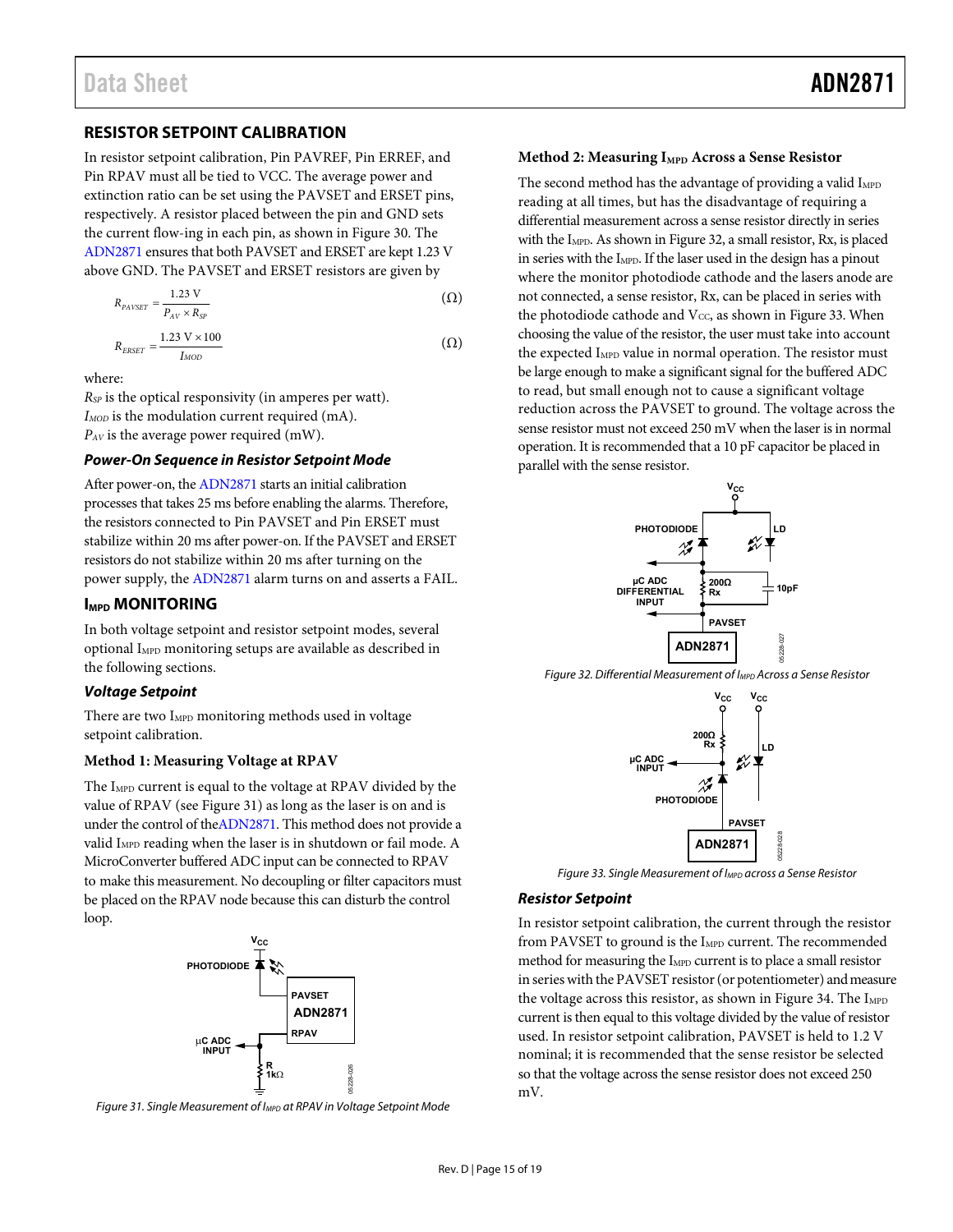

Figure 34. Single Measurement of I<sub>MPD</sub> Across a Sense Resistor in Resistor Setpoint I<sub>MPD</sub> Monitoring

#### <span id="page-15-4"></span><span id="page-15-0"></span>**LOOP BANDWIDTH SELECTION**

To ensure that th[e ADN2871](http://www.analog.com/ADN2871?doc=ADN2871.pdf) control loop has sufficient bandwidth, the average power loop capacitor (PAVCAP) is calculated using the laser slope efficiency (watts/amps) and the average power required.

For resistor setpoint control:

$$
PAVCAP = 3.2 \times 10^{-6} \times \frac{LI}{P_{AV}}
$$
 (Farad)

For voltage setpoint control:

$$
PAVCAP = 1.28 \times 10^{-6} \times \frac{LI}{P_{AV}}
$$
 (Farad)

where:

*P<sub>AV</sub>* is the average power required (mW).

*LI* is the typical slope efficiency at 25°C of a batch of lasers that are used in a design (mW/mA).

LI can be calculated as

$$
LI = \frac{P1 - P0}{I_{MOD}} \tag{mW/mA}
$$

where:

*P1* is the optical power at the one level (mW). *P0* is the optical power at the zero level (mW).

The capacitor value equation gets a centered value for the particular type of laser that is used in a design and an average power setting. The laser LI not defined anywhere can vary by a factor of 7 between different physical lasers of the same type and across temperatures without the need to recalculate the PAVCAP value.

This capacitor is placed between the PAVCAP pin and ground. It is important that the capacitor is a low leakage, multilayer ceramic type with an insulation resistance greater than 100  $G\Omega$  or a time constant of 1000 seconds, whichever is less. Pick a standard offthe-shelf capacitor value such that the actual capacitance is within ±30% of the calculated value after the capacitor's own tolerance is taken into account.

## <span id="page-15-1"></span>**POWER CONSUMPTION**

The [ADN2871 d](http://www.analog.com/ADN2871?doc=ADN2871.pdf)ie temperature must be kept below 125°C. The LFCSP has an exposed paddle, which must be connected so that it is at the same potential as th[e ADN2871](http://www.analog.com/ADN2871?doc=ADN2871.pdf) ground pins. Power consumption can be calculated as

 $I_{CC} = I_{CC} typ + 0.3 I_{MOD}$  $P = V_{CC} \times I_{CC} + (I_{BIAS} \times V_{BIAS-PIN}) + I_{MOD} (V_{MODP-PIN} + V_{MODN-PIN})/2$  $T_{DIF} = T_{AMBIENT} + \theta_{IA} \times P$ 

Thus, the maximum combination of  $I_{BIAS} + I_{MOD}$  must be calculated, where:

 $I_{CC}$  typ = 32 mA, the typical value of  $I_{CC}$  provided in Table 1 with  $I_{BIAS} = I_{MOD} = 0$ . *TDIE* is the die temperature.

*TAMBIENT* is the ambient temperature.

 $V_{BIAS-PIN}$  is the voltage at the IBIAS pin.

*VMODP\_PIN* is the voltage at the IMODP pin.

*VMODN\_PIN* is the voltage at the IMODN pin.

## <span id="page-15-2"></span>**AUTOMATIC LASER SHUTDOWN (Tx\_DISABLE)**

ALS (Tx\_DISABLE) is an input that shuts down the transmitter's optical output. The ALS pin is pulled up internally with a 6 kΩ resistor and conforms to SFP MSA specifications. When ALS is logic high or when open, both the bias and modulation currents are turned off. If an alarm has triggered, and the bias and modulation currents are turned off, ALS can be brought high and then low to clear the alarm.

## <span id="page-15-3"></span>**BIAS AND MODULATION MONITOR CURRENTS**

IBMON and IMMON are current-controlled current sources that mirror a ratio of the bias and modulation current. The monitor bias current (IBMON) and the monitor modulation current (IMMON) must both be connected to ground through a resistor to provide a voltage proportional to the bias current and modulation current, respectively. When using a microcontroller, the voltage developed across these resistors can be the input to two of the ADC channels, making available a digital representation of the bias and modulation current.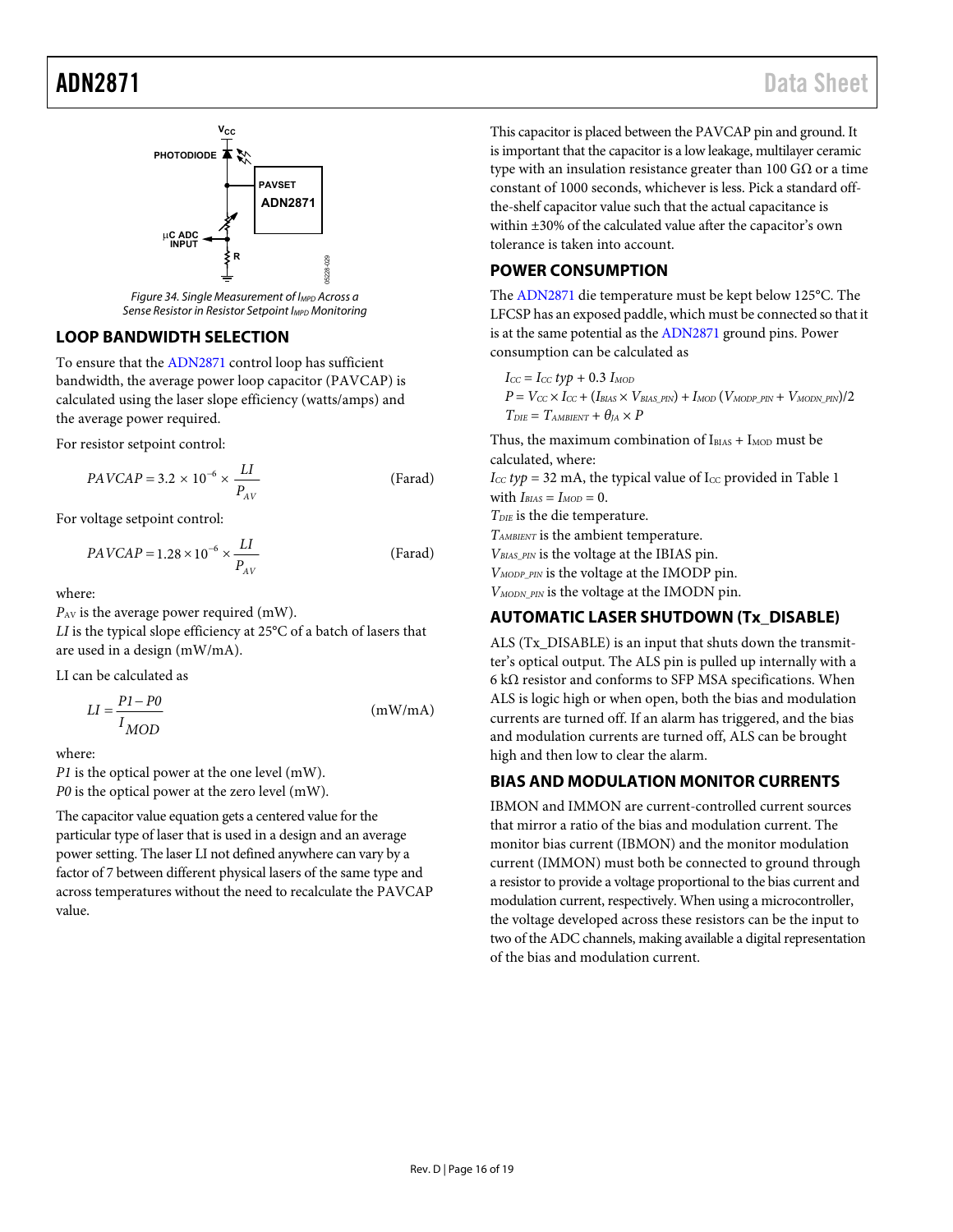## <span id="page-16-1"></span>**DATA INPUTS**

Data inputs must be ac-coupled (10 nF capacitors are recommended) and are terminated via a 100 Ω internal resistor between the DATAP and DATAN pins. A high impedance circuit sets the common-mode voltage and is designed to allow maximum input voltage headroom over temperature. It is necessary to use ac coupling to eliminate the need for matching between common-mode voltages.

## <span id="page-16-2"></span>**LASER DIODE INTERFACING**

[Figure 35](#page-16-3) shows the recommended circuit for interfacing the [ADN2871 t](http://www.analog.com/ADN2871?doc=ADN2871.pdf)o most TO-Can or coax lasers. DFB and FP lasers typically have impedances of 5 Ω to 7  $Ω$  and have axial leads. The circuit shown works over the full range of data rates from 155 Mbps to 3.3 Gbps, including multirate operation (with no change to PAVCAP and ERCAP values); se[e Figure 23](#page-11-1)[, Figure 24](#page-11-2), an[d Figure 25](#page-11-3) section for multirate performance examples. Coax lasers have special characteristics that make them difficult to interface to. They tend to have higher inductance, and their impedance is not well controlled. The circuit i[n Figure 35](#page-16-3) operates by deliberately misterminating the transmission line on the laser side while providing a very high quality matching network on the driver side.

The impedance of the driver side matching network is very flat in comparison to frequency and enables multirate operation. A series damping resistor must not be used.



<span id="page-16-3"></span><span id="page-16-0"></span>Figure 35. Recommended Interface fo[r ADN2871 A](http://www.analog.com/ADN2871?doc=ADN2871.pdf)C Coupling

The 30  $\Omega$  transmission line used is a compromise between drive current required and the total power consumed. Other transmission line values can be used, with some modification of the component values. I[n Figure 35,](#page-16-3) the R and C snubber values, 24  $\Omega$  and 2.2 pF respectively, represent a starting point and must be tuned for the particular model of laser being used.  $R_P$ , the pull-up resistor, is in series with a very small  $(0.5 \text{ nH})$ inductor. In some cases, an inductor is not required or can be accommodated with deliberate parasitic inductance, such as a thin trace or a via placed on the PC board.

Take care to mount the laser as close as possible to the PC board, minimizing the exposed lead length between the laser can and the edge of the board. The axial lead of a coax laser is very inductive (approximately 1 nH per mm). Long exposed leads result in slower edge rates and reduced eye margin.

Recommended component layouts and Gerber files are available by contacting Sales at Analog Devices. Note that the circuit in [Figure 35](#page-16-3) can supply up to 56 mA of modulation current to the laser, sufficient for most lasers available today. Higher currents can be accommodated by changing transmission lines and backmatch values. Contact Sales for recommendations. This interface circuit is not recommended for butterfly-style lasers or other lasers with 25 Ω characteristic impedance. Instead, a 25 Ω transmission line and inductive (instead of resistive) pull-up is recommended.

The [ADN2871 s](http://www.analog.com/ADN2871?doc=ADN2871.pdf)ingle-ended application shown i[n Figure 35](#page-16-3) is recommended for use up to 2.7 Gbps. From 2.7 Gbps to 4.25 Gbps, a differential drive is recommended when driving VCSELs or lasers that have slow fall times. Differential drive can be implemented by adding a few extra components. A possible implementation is shown i[n Figure 36.](#page-16-0) The bias and modulation currents that are programmed into th[e ADN2871](http://www.analog.com/ADN2871?doc=ADN2871.pdf) need to be larger than the bias and modulation current required at the laser due to the laser ac coupling interface and because some modulation current flows in pull-up Resistors R1 and R2.

In both circuits shown i[n Figure 35](#page-16-3) an[d Figure 36,](#page-16-0) Resistor  $R_z$  is required to achieve optimum eye quality. The recommended Rz value is approximately 200 Ω ~ 500 Ω.



Rev. D | Page 17 of 19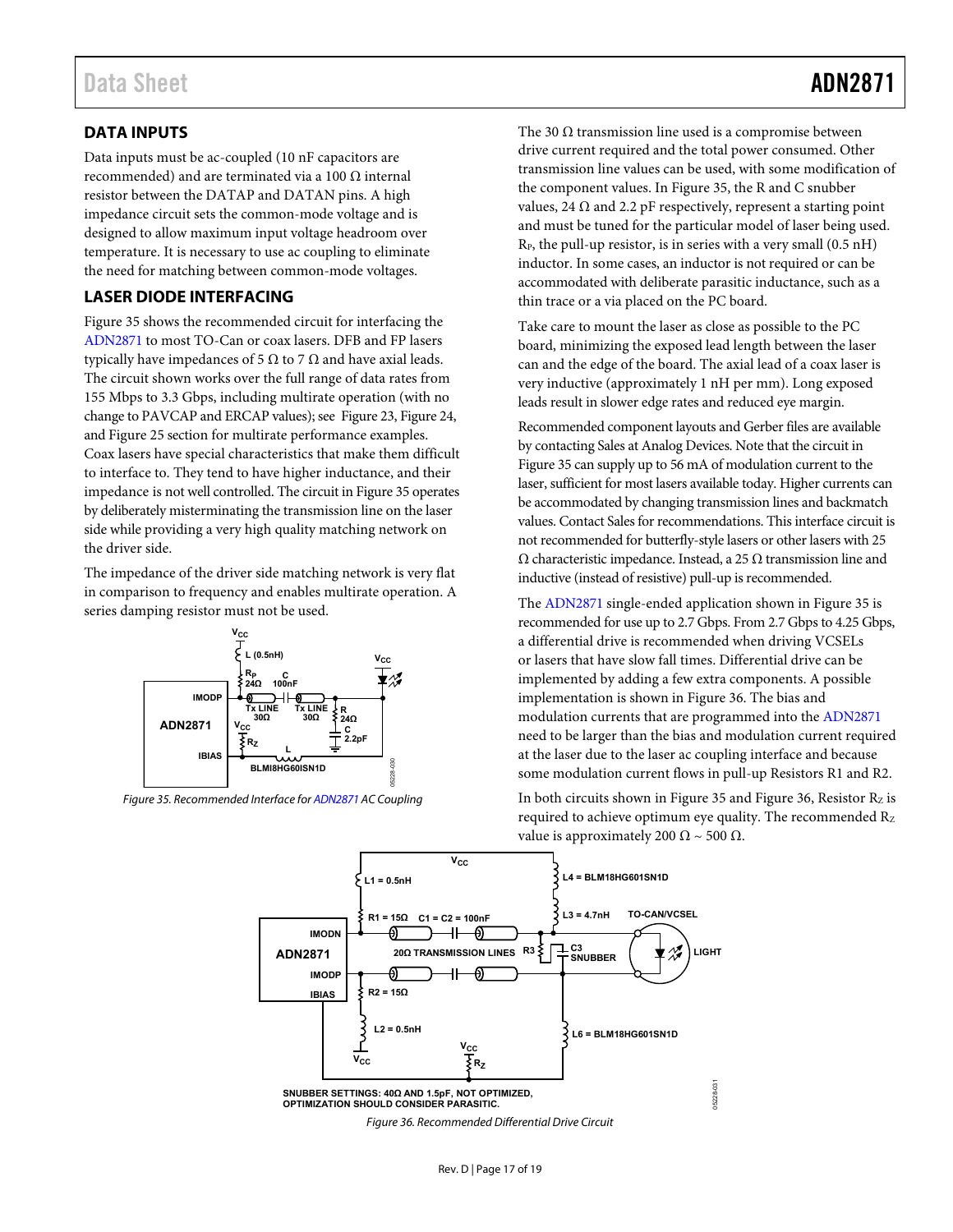#### <span id="page-17-0"></span>**ALARMS**

Th[e ADN2871](http://www.analog.com/ADN2871?doc=ADN2871.pdf) has a latched, active high monitoring alarm (FAIL). The FAIL alarm output is an open drain in conformance to SFP MSA specification requirements.

The [ADN2871 h](http://www.analog.com/ADN2871?doc=ADN2871.pdf)as a three-fold alarm system that covers

- Use of a bias current higher than expected, most likely as a result of laser aging.
- Out-of-bounds average voltage at the monitor photodiode (MPD) input, indicating an excessive amount of laser power or a broken loop.
- Undervoltage in the IBIAS node (laser diode cathode) that increases the laser power.

The bias current alarm trip point is set by selecting the value of resistor on the IBMON pin to GND. The alarm is triggered when the voltage on the IBMON pin goes above 1.2 V. FAIL is activated when the single-point faults i[n Table 5](#page-17-1) occur.

<span id="page-17-1"></span>**Table 5[. ADN2871](http://www.analog.com/ADN2871?doc=ADN2871.pdf) Single-Point Alarms** 

The circuit i[n Figure 37](#page-17-2) can indicate that FAIL has been activated while allowing the bias and modulation currents to remain on. The transistor's  $V_{BE}$  clamps the FAIL voltage to below 1.3 V disabling the automatic shutdown of bias and modulation currents. If an alarm has triggered and FAIL is activated, ALS can be brought high and then low to clear the alarm.



<span id="page-17-2"></span>Figure 37. FAIL Indication Circuit

| <b>Alarm Type</b>    | Mnemonic                                                                              | <b>Overvoltage or Short to Vcc Condition</b>                                              | <b>Undervoltage or Short to GND Condition</b>             |
|----------------------|---------------------------------------------------------------------------------------|-------------------------------------------------------------------------------------------|-----------------------------------------------------------|
| <b>Bias Current</b>  | <b>IBMON</b>                                                                          | Alarm if $> 1.2$ V typical ( $\pm 10$ % tolerance)                                        | lgnore                                                    |
| <b>MPD Current</b>   | PAVSET                                                                                | Alarm if > threshold (typical threshold: 1.5 V to 2.1 V)                                  | Alarm, if < threshold (typical threshold: 0.6 V to 1.1 V) |
| <b>Crucial Nodes</b> | <b>ERREF (the ERRREF</b><br>designed tied to<br>$V_{CC}$ in resistor<br>setting mode) | Alarm if shorted to V <sub>CC</sub> (the alarm is valid for<br>voltage setting mode only) | Ignore                                                    |
|                      | <b>IBIAS</b>                                                                          | lgnore                                                                                    | Alarm, if shorted to GND                                  |
|                      |                                                                                       |                                                                                           |                                                           |

#### **Table 6[. ADN2871](http://www.analog.com/ADN2871?doc=ADN2871.pdf) Response to Various Single-Point Faults in AC-Coupled Configuration (as shown i[n Figure 35\)](#page-16-3)**

| Pin           | <b>Short to Vcc</b>                   | <b>Short to GND</b>                   | Open                                                                                    |
|---------------|---------------------------------------|---------------------------------------|-----------------------------------------------------------------------------------------|
| <b>CCBIAS</b> | Fault state occurs                    | Fault state occurs                    | Does not increase laser average power                                                   |
| <b>PAVSET</b> | Fault state occurs                    | Fault state occurs                    | Fault state occurs                                                                      |
| <b>PAVREF</b> | Voltage mode: Fault state occurs      | Fault state occurs                    | Fault state occurs                                                                      |
|               | Resistor mode: Tied to Vcc            |                                       | Circuit designed to tie to V <sub>cc</sub> in resistor<br>setting mode, so no open case |
| <b>RPAV</b>   | Voltage mode: Fault state occurs      | Fault state occurs                    | Voltage mode: Fault state occurs                                                        |
|               | Resistor mode: Tied to Vcc            |                                       | Resistor mode: Does not increase<br>average power                                       |
| <b>PAVCAP</b> | Fault state occurs                    | Fault state occurs                    | Fault state occurs                                                                      |
| <b>DATAP</b>  | Does not increase laser average power | Does not increase laser average power | Does not increase laser average power                                                   |
| <b>DATAN</b>  | Does not increase laser average power | Does not increase laser average power | Does not increase laser average power                                                   |
| <b>ALS</b>    | Output currents shut off              | Normal currents                       | Output currents shut off                                                                |
| <b>ERSET</b>  | Does not increase laser average power | Does not increase laser average power | Does not increase laser average power                                                   |
| <b>IMMON</b>  | Does not affect laser power           | Does not increase laser average power | Does not increase laser average power                                                   |
| <b>ERREF</b>  | Voltage mode: Fault state occurs      | Voltage mode: Does not increase       | Does not increase laser average power                                                   |
|               |                                       | average power                         |                                                                                         |
|               | Resistor mode: Tied to Vcc            | Resistor mode: Fault state occurs     |                                                                                         |
| <b>IBMON</b>  | Fault state occurs                    | Does not increase laser average power | Does not increase laser average power                                                   |
| FAIL          | Fault state occurs                    | Does not increase laser average power | Does not increase laser average power                                                   |
| <b>IMODP</b>  | Does not increase laser average power | Does not increase laser average power | Does not increase laser average power                                                   |
| <b>IMODN</b>  | Does not increase laser average power | Does not increase laser average power | Does not increase laser power                                                           |
| <b>IBIAS</b>  | <b>Fault state occurs</b>             | <b>Fault state occurs</b>             | Fault state occurs                                                                      |